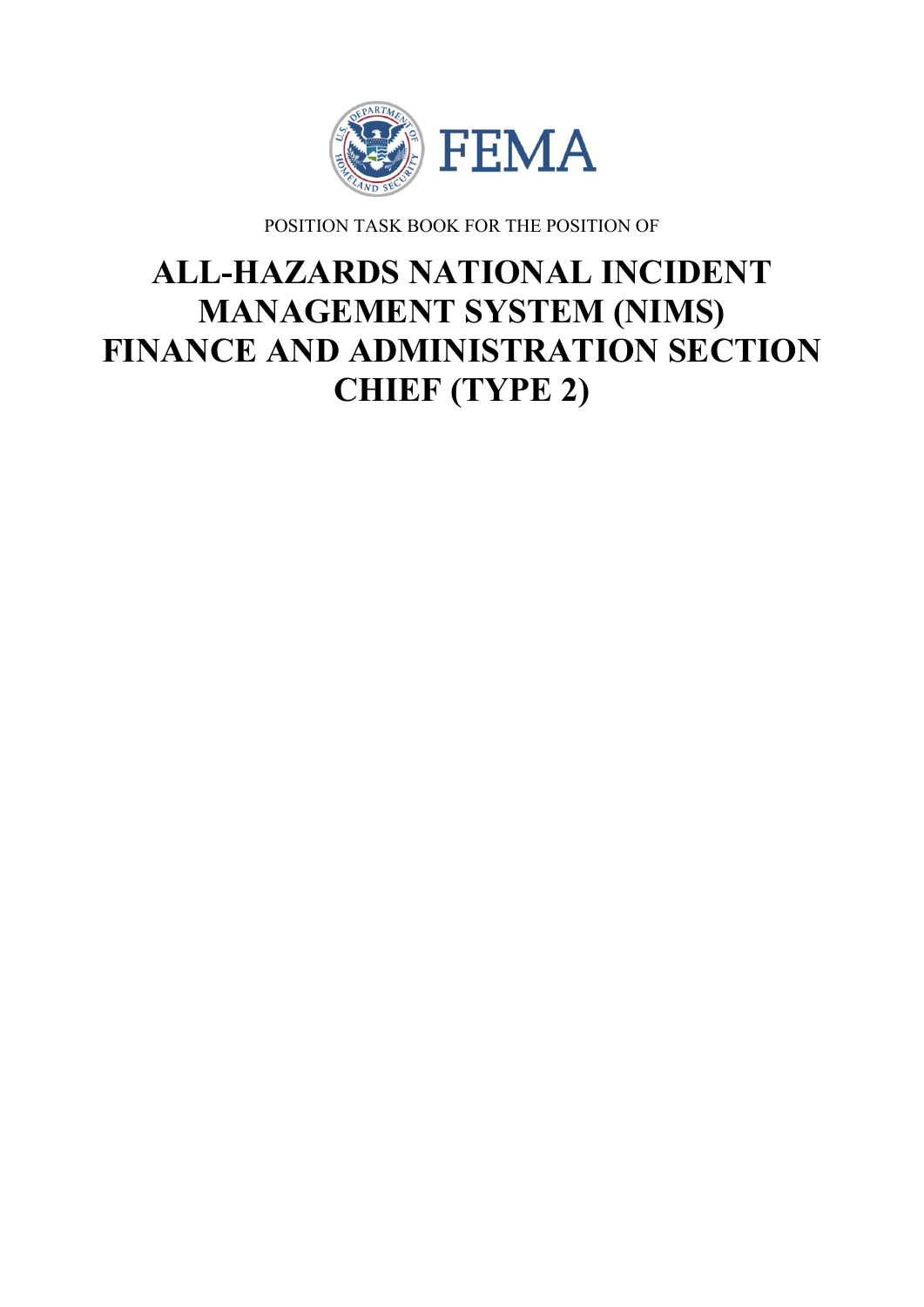# **FINANCE AND ADMINISTRATION SECTION CHIEF (TYPE 2)**

# *1. Competency:* **Assume position responsibilities**

*Description:* Successfully assume the role of Finance/Administration Section Chief and initiate position activities at the appropriate time according to the following behaviors.

#### *1a. Behavior:* **Obtain information relevant to position assignment**

| <b>TASK</b>                                                                                                                                                                                                                                                                                                                                                                                                                                                                                                                                                      | <b>CODE</b> | <b>EVALUATION</b><br><b>RECORD#</b> | <b>EVALUATOR</b><br><b>INITIALS AND</b><br><b>DATE</b> |
|------------------------------------------------------------------------------------------------------------------------------------------------------------------------------------------------------------------------------------------------------------------------------------------------------------------------------------------------------------------------------------------------------------------------------------------------------------------------------------------------------------------------------------------------------------------|-------------|-------------------------------------|--------------------------------------------------------|
| 1. Obtain and review necessary documentation:<br>• Copy of Delegation of Authority, Letter of Expectation,<br>Letter of Agreement or Memorandum of Understanding<br>(MOU)<br>• Applicable plans and reports<br>• Directories: phone, notification<br>• Written incident status summary<br>• Authorizations: cell phones, rental vehicles, computers                                                                                                                                                                                                              | E, F, I     |                                     |                                                        |
| 2. Receive briefing from Incident Commander (IC) or<br>outgoing Finance/Administration Section Chief:<br>• Meetings and briefings schedule<br>• Situational assessment<br>• Incident objectives<br>$\bullet$ Strategy<br>• Hazards to incident personnel and public<br>• Agencies/jurisdictions involved<br>• Organizational structure<br>• Resources summary<br>• Logistical needs<br>• Ordering procedures<br>• Incident priorities and status: life safety, incident<br>stabilization, property and environment<br>• Timing scheduling<br>• Expected products | E, F, I     |                                     |                                                        |

#### *1b. Behavior:* **Establish or determine organizational structure, resource and staffing needs**

|    | <b>TASK</b>                                                                                                                                                                                                                                                                                                                                                       | <b>CODE</b> | <b>EVALUATION</b><br><b>RECORD#</b> | <b>EVALUATOR</b><br><b>INITIALS AND</b><br><b>DATE</b> |
|----|-------------------------------------------------------------------------------------------------------------------------------------------------------------------------------------------------------------------------------------------------------------------------------------------------------------------------------------------------------------------|-------------|-------------------------------------|--------------------------------------------------------|
| 3. | Evaluate staffing needs required to manage the section:<br>• Ensure consistency with National Incident Management<br>System (NIMS) organizational structure<br>• Identify training opportunities<br>• Ensure use of established procedures for ordering<br>resources<br>• Request appropriate technical specialists to assist with<br>special incident conditions | E, F, I     |                                     |                                                        |
|    | <b>4.</b> Utilize section personnel:<br>• Establish appropriate organization and assign roles and<br>responsibilities, while maintaining span of control                                                                                                                                                                                                          | E, F, I     |                                     |                                                        |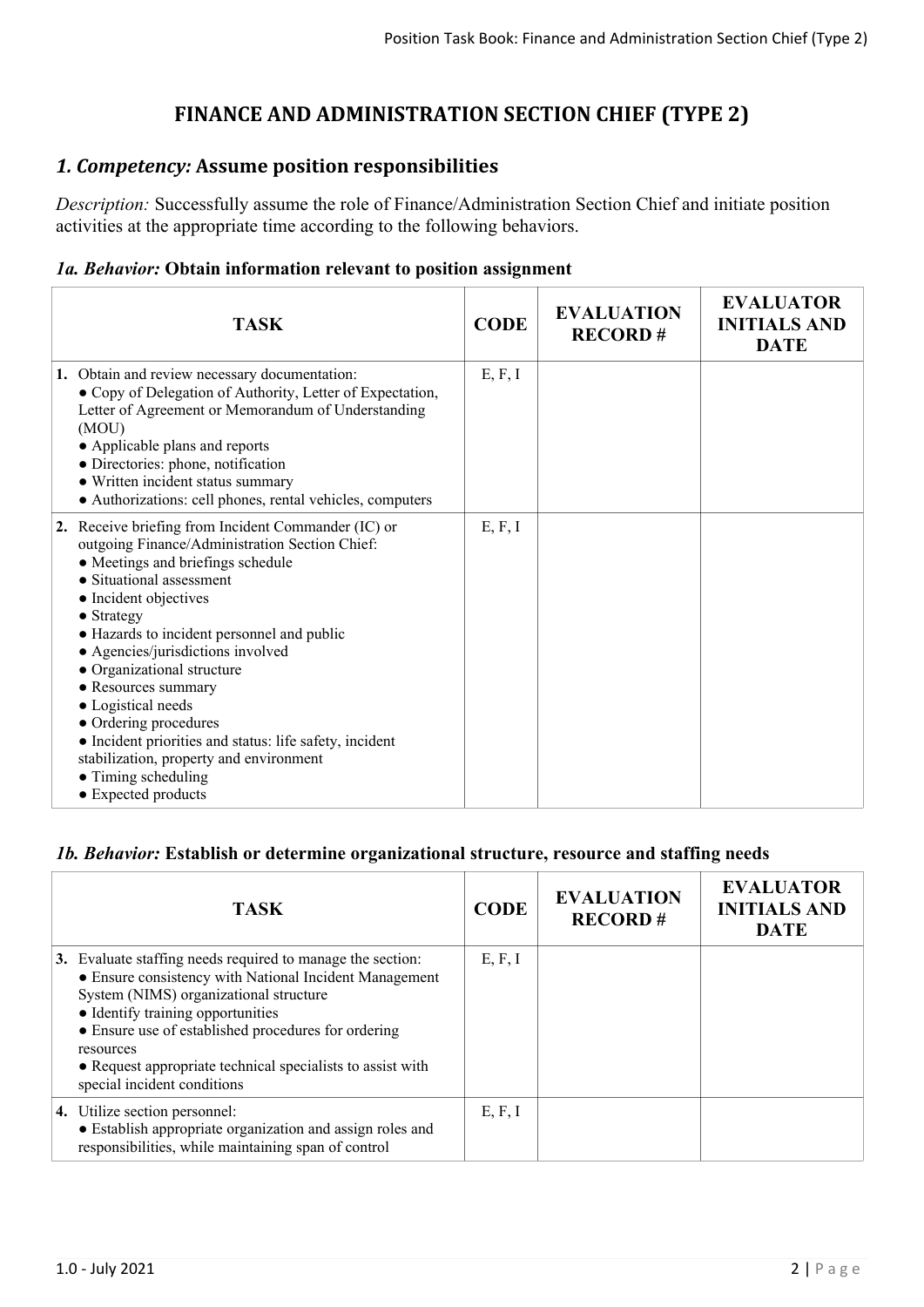# *1c. Behavior:* **Ensure readiness for assignment**

| <b>TASK</b>                                                                                                                                                                                                                                                                                                                                                                                                                                                                                                                                                                                                                              | <b>CODE</b> | <b>EVALUATION</b><br><b>RECORD#</b> | <b>EVALUATOR</b><br><b>INITIALS AND</b><br><b>DATE</b> |
|------------------------------------------------------------------------------------------------------------------------------------------------------------------------------------------------------------------------------------------------------------------------------------------------------------------------------------------------------------------------------------------------------------------------------------------------------------------------------------------------------------------------------------------------------------------------------------------------------------------------------------------|-------------|-------------------------------------|--------------------------------------------------------|
| 6. Arrive properly equipped at designated time and location<br>and check in according to agency/organization<br>guidelines:<br>• Arrive with go-kit and any additional equipment<br>• Carry out check-in procedures and ensure assigned<br>personnel do the same                                                                                                                                                                                                                                                                                                                                                                         | E, F, I     |                                     |                                                        |
| 7. Obtain complete incident and logistical information:<br>• Incident name, number, anticipated duration, size, type,<br>responsibilities and expectations<br>• Reporting time and location<br>• Transportation arrangements and travel routes<br>• Contact procedures during travel (telephone/radio)<br>• Expected working conditions<br>· Personal Protective Equipment (PPE)<br>• Security measures<br>• Updated contact information and information links                                                                                                                                                                           | E, F, I     |                                     |                                                        |
| 8. Obtain, assemble and prepare information and materials<br>for go-kit. The kit should contain critical items for the<br>assignment and be easily transportable:<br>$\bullet$ Supplies:<br>$\circ$ Office supplies appropriate to the function<br>○ Authority Having Jurisdiction (AHJ) identification<br>badge and qualification card<br>• Reference materials:<br>o Functional guidelines relative to incident type (agency<br>guidance or other functional guidelines)<br>○ AHJ operations guides or other operational guides<br>$\circ$ Position manuals<br>$\bullet$ Forms:<br>○ Agency-specific forms appropriate to the function | E, F, I     |                                     |                                                        |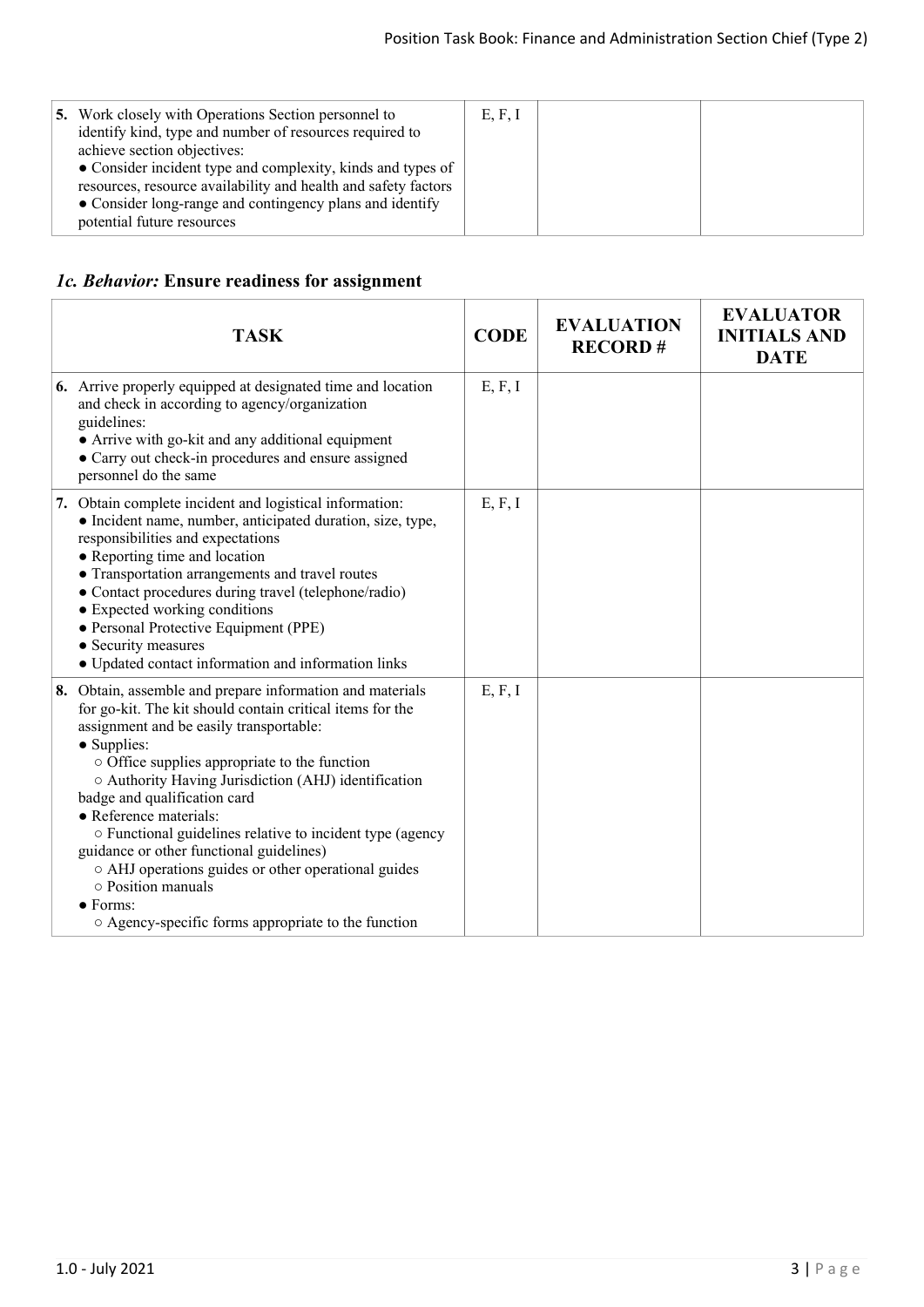# *2. Competency:* **Communicate effectively**

*Description:* Use suitable communication techniques to share relevant information with appropriate personnel on a timely basis to accomplish objectives in a potentially rapidly changing environment

|  |  |  |  |  | 2a. Behavior: Ensure the exchange of relevant information during briefing |  |  |
|--|--|--|--|--|---------------------------------------------------------------------------|--|--|
|--|--|--|--|--|---------------------------------------------------------------------------|--|--|

| <b>TASK</b>                                                                                                                                                                                                                                                                                                                                                  | <b>CODE</b> | <b>EVALUATION</b><br><b>RECORD#</b> | <b>EVALUATOR</b><br><b>INITIALS AND</b><br><b>DATE</b> |
|--------------------------------------------------------------------------------------------------------------------------------------------------------------------------------------------------------------------------------------------------------------------------------------------------------------------------------------------------------------|-------------|-------------------------------------|--------------------------------------------------------|
| 9. Communicate options, considerations and<br>recommendations during briefings, including pertinent<br>financial information that may affect the team's<br>management of the incident:<br>$\bullet$ Cost constraints<br>$\bullet$ Cost-sharing agreements<br>• Land-use agreements<br>• Cost-benefit comparison matrices<br>• Cost estimates and projections | E, F, I     |                                     |                                                        |
| 10. Lead staff briefings and debriefings.                                                                                                                                                                                                                                                                                                                    | E, F, I     |                                     |                                                        |
| 11. Prepare for and participate in briefings:<br>• Ensure briefings are accurate, timely and include<br>appropriate personnel<br>• Brief external support organizations<br>• Share and evaluate information                                                                                                                                                  | E, F, I     |                                     |                                                        |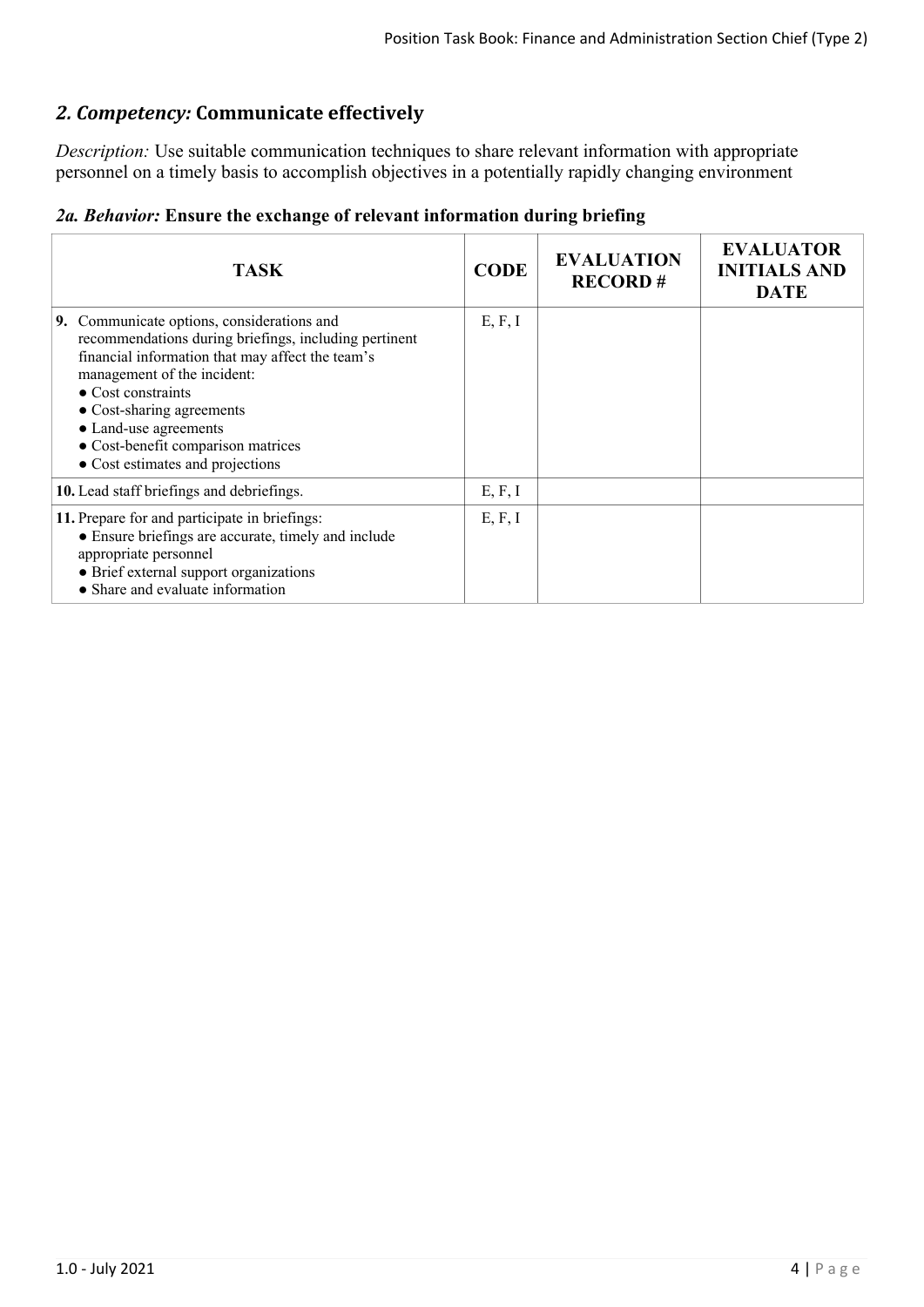# *3. Competency:* **Lead assigned personnel**

*Description:* Influence, lead, and direct assigned personnel to accomplish objectives and desired outcomes in a potentially rapidly changing environment.

# *3a. Behavior:* **Model leadership values and principles**

| <b>TASK</b>                                                                                                                                                                                                                                                                                           | <b>CODE</b>         | <b>EVALUATION</b><br><b>RECORD#</b> | <b>EVALUATOR</b><br><b>INITIALS AND</b><br><b>DATE</b> |
|-------------------------------------------------------------------------------------------------------------------------------------------------------------------------------------------------------------------------------------------------------------------------------------------------------|---------------------|-------------------------------------|--------------------------------------------------------|
| 12. Create a positive work environment:<br>• Communicate leader's intent and guidance<br>• Manage section and its activities effectively<br>• Proactively assume responsibility for the section and<br>initiate action                                                                                | E, F, I             |                                     |                                                        |
| 13. Establish and maintain positive interpersonal and<br>interagency working relationships:<br>· Understand scope, roles, responsibilities, jurisdiction and<br>authority of responding agencies                                                                                                      | E, F, I             |                                     |                                                        |
| 14. Exhibit principles of duty, respect and integrity as a<br>leader.                                                                                                                                                                                                                                 | C, E, F, I,<br>J, T |                                     |                                                        |
| 15. Understand and comply with NIMS/Incident Command<br>System (ICS) concepts and principles:<br>• Establish and modify an effective organization based on<br>changing incident and resource conditions<br>• Maintain appropriate span of control<br>• Act as a representative of incident leadership | E, F, I             |                                     |                                                        |

## *3b. Behavior:* **Communicate incident priorities and supervise personnel**

| <b>TASK</b>                                                                                                                                                                                                                                                                                                                                                                                          | <b>CODE</b> | <b>EVALUATION</b><br><b>RECORD#</b> | <b>EVALUATOR</b><br><b>INITIALS AND</b><br><b>DATE</b> |
|------------------------------------------------------------------------------------------------------------------------------------------------------------------------------------------------------------------------------------------------------------------------------------------------------------------------------------------------------------------------------------------------------|-------------|-------------------------------------|--------------------------------------------------------|
| <b>16.</b> Communicate with assigned personnel:<br>• Communicate priorities, objectives, strategies and any<br>changes<br>• Inform personnel of their assigned tasks and expectations<br>• Clearly explain conflict resolution procedures and ensure<br>that personnel understand<br>• Ensure that assigned objectives and expectations for the<br>operational period are reasonable and accurate    | E, F, I     |                                     |                                                        |
| 17. Ensure debriefings occur and participate as necessary:<br>• Ensure incident situation status information is current and<br>complete                                                                                                                                                                                                                                                              | E, F, I     |                                     |                                                        |
| 18. Ensure that staff follows all applicable<br>agency/jurisdiction policies, contracts, standard operating<br>procedures and agreements:<br>• Federal, state, local, tribal, territorial and regional<br>relationships, as appropriate<br>• Roles and responsibilities of potential responder agencies<br>• Scope, jurisdiction and authority of potential responder<br>agencies' contingency plans | E, F, I     |                                     |                                                        |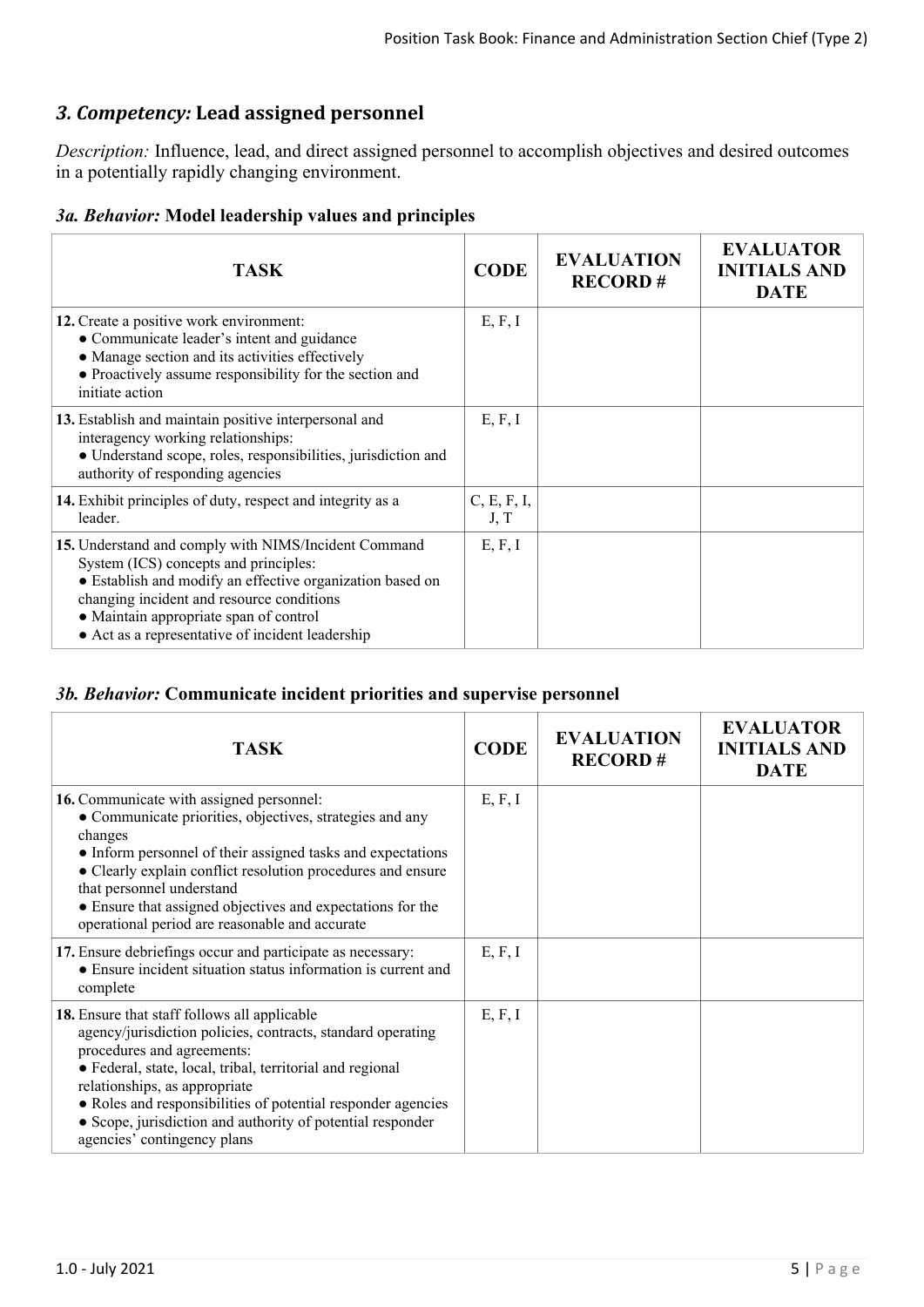| 19. Supervise and hold personnel accountable for executing<br>assigned tasks:<br>• Identify and promptly resolve disagreements, issues and<br>misunderstandings<br>• Prioritize work while considering immediate support for<br>incident operations | E, F, I |  |
|-----------------------------------------------------------------------------------------------------------------------------------------------------------------------------------------------------------------------------------------------------|---------|--|
|                                                                                                                                                                                                                                                     |         |  |

# *3c. Behavior:* **Ensure the health, safety, welfare and accountability of assigned personnel**

| <b>TASK</b>                                                                                                                                                                                                                                                                                                                                                                                                                                                                                                                                                                                                                                                                                                                                                 | <b>CODE</b> | <b>EVALUATION</b><br><b>RECORD#</b> | <b>EVALUATOR</b><br><b>INITIALS AND</b><br><b>DATE</b> |
|-------------------------------------------------------------------------------------------------------------------------------------------------------------------------------------------------------------------------------------------------------------------------------------------------------------------------------------------------------------------------------------------------------------------------------------------------------------------------------------------------------------------------------------------------------------------------------------------------------------------------------------------------------------------------------------------------------------------------------------------------------------|-------------|-------------------------------------|--------------------------------------------------------|
| 20. Demonstrate knowledge of and comply with relevant<br>health and safety requirements:<br>• Direct and oversee section operations to ensure compliance<br>with health and safety considerations and guidelines<br>• Coordinate with the Safety Officer to ensure that assigned<br>personnel follow safety guidelines                                                                                                                                                                                                                                                                                                                                                                                                                                      | E, F, I     |                                     |                                                        |
| 21. Evaluate mental and physical fatigue of assigned<br>personnel.<br>• Ensure adequate rest is provided to section personnel                                                                                                                                                                                                                                                                                                                                                                                                                                                                                                                                                                                                                               | E, F, I     |                                     |                                                        |
| 22. Recognize potentially hazardous situations, inform<br>assigned personnel of hazards and take precautions to<br>mitigate risk:<br>• Adjust operations in response to hazards, weather and<br>other relevant events                                                                                                                                                                                                                                                                                                                                                                                                                                                                                                                                       | E, F, I     |                                     |                                                        |
| 23. Report or explain the procedures for reporting<br>unexpected occurrences, such as fire, death, injury,<br>illness, exposure to pathogens or hazardous materials<br>(HAZMAT), accident, political contact or property loss<br>or damage:<br>• Ensure report contains nature of event, location,<br>magnitude, personnel involved and initial action taken (such<br>as helicopter picking up injured or an appropriate subsequent<br>action)<br>• Ensure the protection of Personally Identifiable<br>Information (PII) while reporting<br>• Obtain information from the following sources regarding<br>special hazards, threats or unexpected occurrences:<br>subordinates, personal observation, other incident personnel<br>and off-incident personnel | E, F, I     |                                     |                                                        |

# *3d. Behavior:* **Identify opportunities and meet requirements to provide equal access and reasonable accommodation in all activities**

| <b>TASK</b>                                                                                                                           | <b>CODE</b> | <b>EVALUATION</b><br><b>RECORD#</b> | <b>EVALUATOR</b><br><b>INITIALS AND</b><br><b>DATE</b> |
|---------------------------------------------------------------------------------------------------------------------------------------|-------------|-------------------------------------|--------------------------------------------------------|
| 24. Demonstrate the ability to assess and monitor for<br>physical access, programmatic access and effective<br>communications access. | E, F, I, J  |                                     |                                                        |
| 25. Demonstrate the ability to identify opportunities for<br>universal accessibility                                                  | E, F, I, J  |                                     |                                                        |
| 26. Provide equal access, disability accommodations and<br>access and functional needs (AFN) accommodations.                          | E, F, I, J  |                                     |                                                        |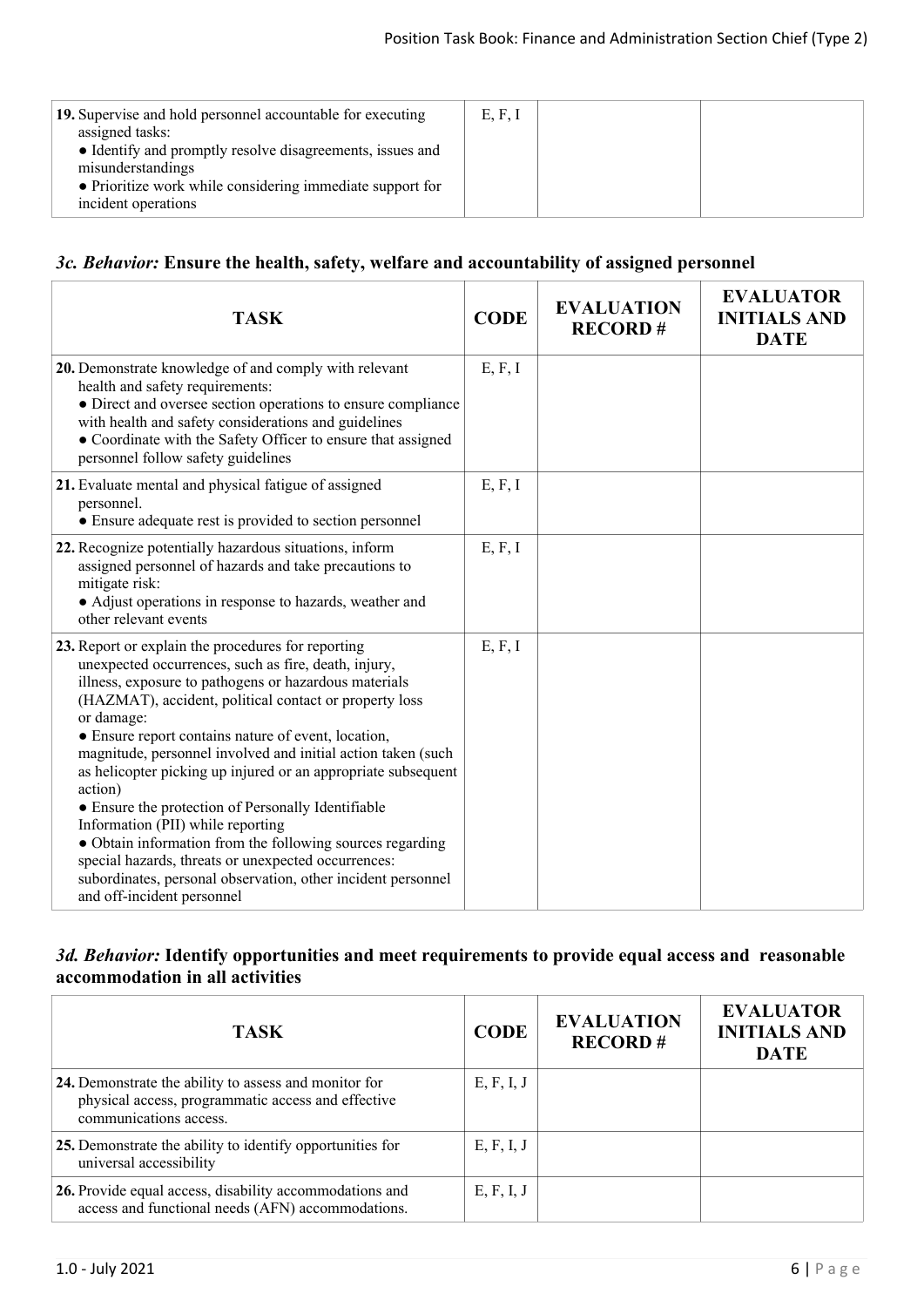# *4. Competency:* **Conduct operations and ensure completion of assigned tasks**

*Description:* Identify, analyze and apply relevant situational information and evaluate actions to complete assignments safely and meet identified objectives. Complete actions within established time frame.

#### *4a. Behavior:* **Set the section priorities**

| <b>TASK</b>                                                                                                                                                                                                                                     | <b>CODE</b> | <b>EVALUATION</b><br><b>RECORD#</b> | <b>EVALUATOR</b><br><b>INITIALS AND</b><br><b>DATE</b> |
|-------------------------------------------------------------------------------------------------------------------------------------------------------------------------------------------------------------------------------------------------|-------------|-------------------------------------|--------------------------------------------------------|
| 27. Analyze work assignments and staffing levels to ensure<br>achievement of section objectives.                                                                                                                                                | E, F, I, J  |                                     |                                                        |
| 28. Attend and participate in strategy meetings as necessary:<br>• Assess organizational needs<br>• Identify additional resource needs<br>• Identify critical factors to ensure section success<br>• Prioritize incident and section objectives | E, F, I     |                                     |                                                        |
| 29. Disseminate priorities and expected completion timelines<br>to staff.                                                                                                                                                                       | E, F, I, J  |                                     |                                                        |
| 30. Hold staff accountable for communicated priorities and<br>deadlines.                                                                                                                                                                        | E, F, I     |                                     |                                                        |

# *4b. Behavior:* **Develop and implement plans**

| <b>TASK</b>                                                                                                                                                                                                                                                                                                                                                                                                           | <b>CODE</b> | <b>EVALUATION</b><br><b>RECORD#</b> | <b>EVALUATOR</b><br><b>INITIALS AND</b><br><b>DATE</b> |
|-----------------------------------------------------------------------------------------------------------------------------------------------------------------------------------------------------------------------------------------------------------------------------------------------------------------------------------------------------------------------------------------------------------------------|-------------|-------------------------------------|--------------------------------------------------------|
| 31. Approve completed plans:<br>• Ensure plans are complete, accurate, realistically attainable<br>and relevant to the incident objectives                                                                                                                                                                                                                                                                            | E, F, I     |                                     |                                                        |
| 32. Participate in the planning process:<br>• Prepare for and participate in planning meetings<br>• Assist in the development of plans, as necessary<br>$\circ$ Long-range<br>$\circ$ Strategic<br>$\circ$ Contingency<br>o Demobilization<br>○ Continuity of Operations Plan (COOP)                                                                                                                                  | E, F, I     |                                     |                                                        |
| 33. Review, validate and modify plans:<br>• Analyze alternate strategies and explain decisions<br>• Validate or revise section objectives<br>• Review information covering health and safety principles,<br>known hazards and importance of all periods<br>• Validate section organizational structure<br>• Validate section resource assignments<br>• Review reserve resources<br>• Evaluate immediate support needs | E, F, I     |                                     |                                                        |

## *4c. Behavior:* **Coordinate with all appropriate personnel and stakeholders**

| <b>TASK</b> | <b>CODE</b> | <b>EVALUATION</b><br><b>RECORD#</b> | <b>EVALUATOR</b><br><b>INITIALS AND</b><br><b>DATE</b> |
|-------------|-------------|-------------------------------------|--------------------------------------------------------|
|             |             |                                     |                                                        |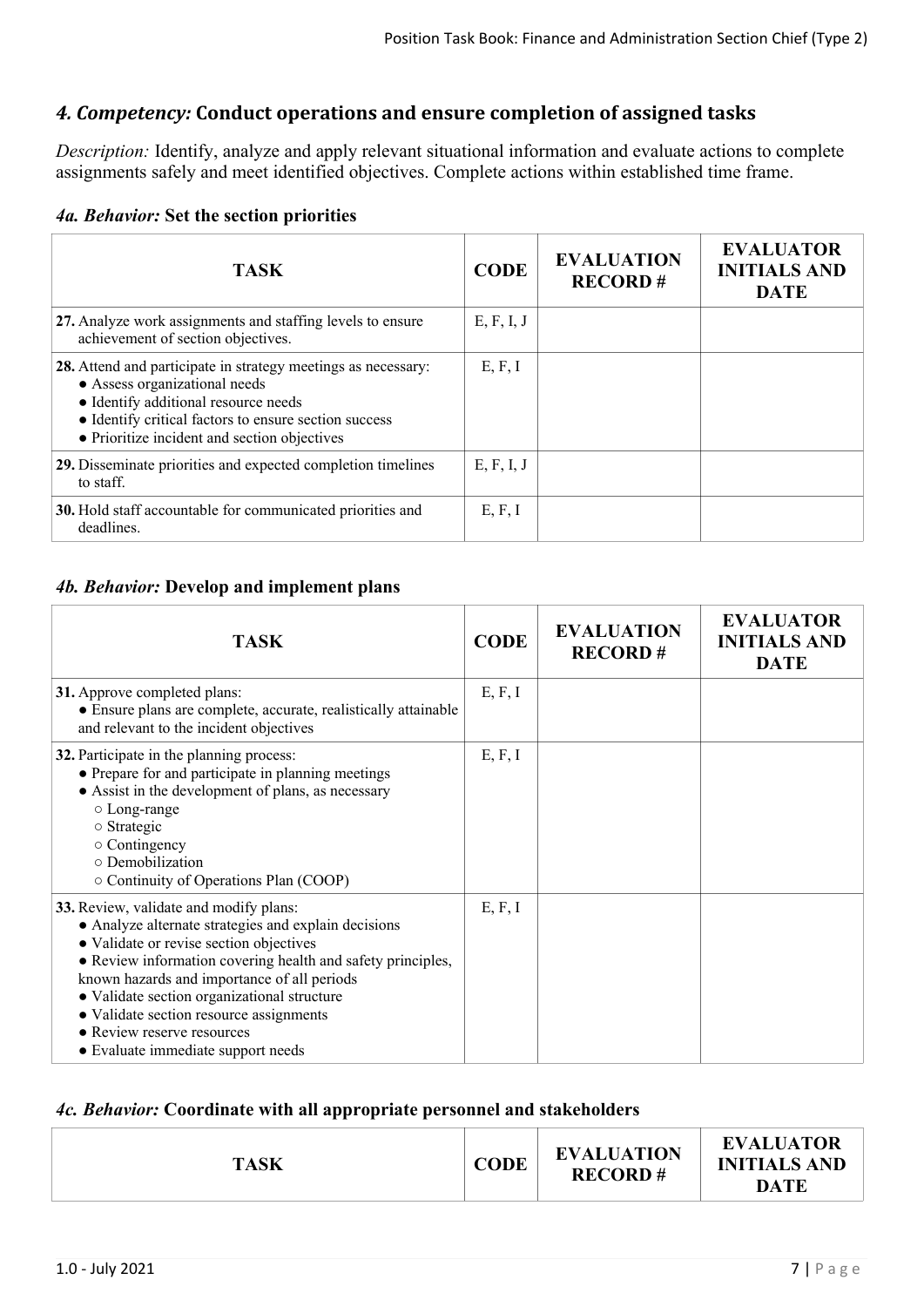| 34. Establish effective relationships and coordinate with<br>incident personnel<br>• IMT personnel<br>• Other supporting personnel                                                      | E, F, I |  |
|-----------------------------------------------------------------------------------------------------------------------------------------------------------------------------------------|---------|--|
| 35. Establish effective relationships with stakeholders and<br>partners in the impacted jurisdiction(s)                                                                                 | E, F, I |  |
| 36. Foster working relationships between Logistics Section<br>and Finance/Administration Section                                                                                        | E, F, I |  |
| 37. Provide financial summary information on current<br>incident operations to host agency representative,<br>Command and General Staff and emergency operations<br>center (EOC) staff. | E, F, I |  |

# *4d. Behavior:* **Apply agency policy, contracts and agreements**

| <b>TASK</b>                                                                                                                                                                                                                                              | <b>CODE</b> | <b>EVALUATION</b><br><b>RECORD#</b> | <b>EVALUATOR</b><br><b>INITIALS AND</b><br><b>DATE</b> |
|----------------------------------------------------------------------------------------------------------------------------------------------------------------------------------------------------------------------------------------------------------|-------------|-------------------------------------|--------------------------------------------------------|
| 38. Complete all work according to organization/agency<br>direction, policy and incident objectives:<br>• Ensure that personnel complete all documentation<br>requirements according to organization/agency direction,<br>policy and incident objectives | E, F, I     |                                     |                                                        |
| 39. Demonstrate knowledge of and apply relevant legal,<br>regulatory and fiscal constraints.                                                                                                                                                             | E, F, I     |                                     |                                                        |

# *4e. Behavior:* **Make appropriate decisions based on evaluation of gathered information, risks and incident situation and use information to produce outputs and modify approach**

| <b>TASK</b>                                                  | <b>CODE</b> | <b>EVALUATION</b><br><b>RECORD#</b> | <b>EVALUATOR</b><br><b>INITIALS AND</b><br><b>DATE</b> |
|--------------------------------------------------------------|-------------|-------------------------------------|--------------------------------------------------------|
| 40. Evaluate special conditions, existing or predicted, that | E, F, I     |                                     |                                                        |
| require technical expertise, including:<br>$\bullet$ Hazards |             |                                     |                                                        |
| $\bullet$ Reconnaissance                                     |             |                                     |                                                        |
| $\bullet$ Objectives                                         |             |                                     |                                                        |
| • Access/egress                                              |             |                                     |                                                        |
| • Values to be protected                                     |             |                                     |                                                        |
| • Evacuation/sheltering potential                            |             |                                     |                                                        |
| $\bullet$ Communications                                     |             |                                     |                                                        |
| • Organizational structure                                   |             |                                     |                                                        |
| • Tactical coordination                                      |             |                                     |                                                        |
| • Weather and topography                                     |             |                                     |                                                        |
| • Responder fatigue                                          |             |                                     |                                                        |
| • Logistical considerations                                  |             |                                     |                                                        |
| • Jurisdictional responsibilities                            |             |                                     |                                                        |
| • Span of control                                            |             |                                     |                                                        |

# *4f. Behavior:* **Ensure documentation is complete**

| <b>EVALUATOR</b><br><b>EVALUATION</b><br><b>CODE</b><br><b>INITIALS AND</b><br><b>TASK</b><br><b>RECORD#</b><br>DATE |
|----------------------------------------------------------------------------------------------------------------------|
|----------------------------------------------------------------------------------------------------------------------|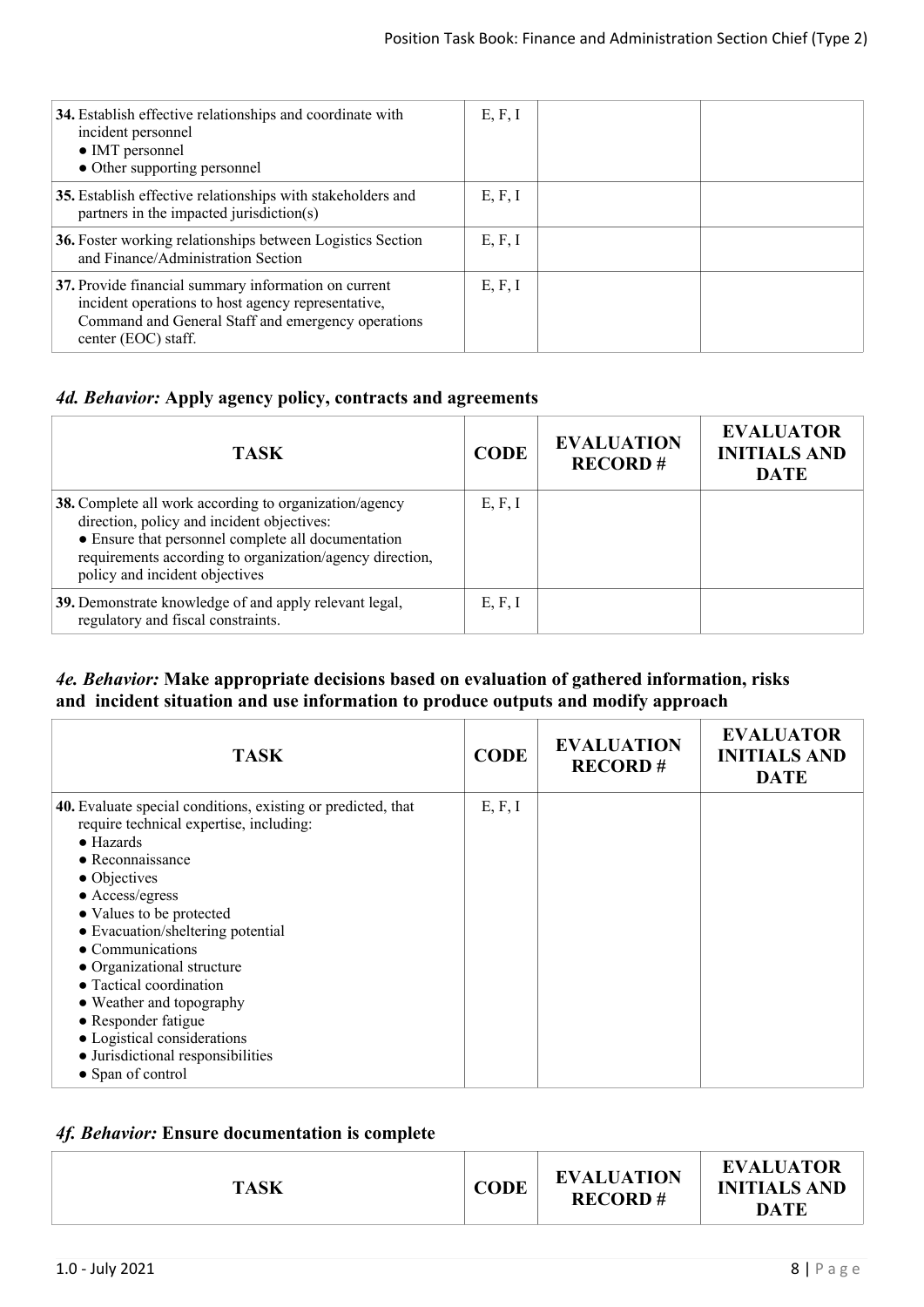| 41. Assemble components of final incident finance packages<br>and transfer documentation to the responsible agency or<br>person:<br>• Pay documents<br>• Injury reports<br>• Procurement documents<br>• Property damage reports<br>• Claim documents                                                                                                                                                    | E, F, I |  |
|---------------------------------------------------------------------------------------------------------------------------------------------------------------------------------------------------------------------------------------------------------------------------------------------------------------------------------------------------------------------------------------------------------|---------|--|
| 42. Ensure that all personnel and equipment time records are<br>complete and that staff submit required documentation to<br>the Time Unit Leader or equipment time recorder at the<br>end of each operational period:<br>• Pay documents<br>• Injury reports<br>• Procurement documents<br>• Property damage reports<br>• Claim documents<br>$\bullet$ Sign-in/sign-out sheets<br>$\bullet$ Time sheets | E, F, I |  |
| 43. Ensure the protection of PII                                                                                                                                                                                                                                                                                                                                                                        | E, F, I |  |
| 44. Maintain and collect personal records related to incident:<br>• Time sheets<br>• Rental records<br>• Accident forms<br>• Property records<br>• Equipment time records<br>$\bullet$ Receipt                                                                                                                                                                                                          | E, F, I |  |
| 45. Maintain and submit incident records for events,<br>personnel, equipment, supplies and other data for<br>incident management needs:<br>• Property loss/damage reports<br>• Agency-required incident reports<br>$\bullet$ Activity log<br>• Changes in strategy and tactics                                                                                                                          | E, F, I |  |
| 46. Receive and transmit current and accurate information:<br>• Claims and potential claims<br>• Injury information<br>• Work/rest guidelines<br>• Compensation issues<br>• Overtime policies and authorizations<br>$\bullet$ Procurement<br>$\bullet$ Costs<br>• Personnel and resource time accounting (burn rates)                                                                                   | E, F, I |  |
| 47. Review documents for accuracy, timeliness and<br>appropriate distribution                                                                                                                                                                                                                                                                                                                           | E, F, I |  |

# *4g. Behavior:* **Establish work assignments and performance expectations, monitor performance and provide feedback**

| <b>EVALUATION</b><br><b>CODE</b><br><b>TASK</b><br><b>RECORD#</b> |
|-------------------------------------------------------------------|
|-------------------------------------------------------------------|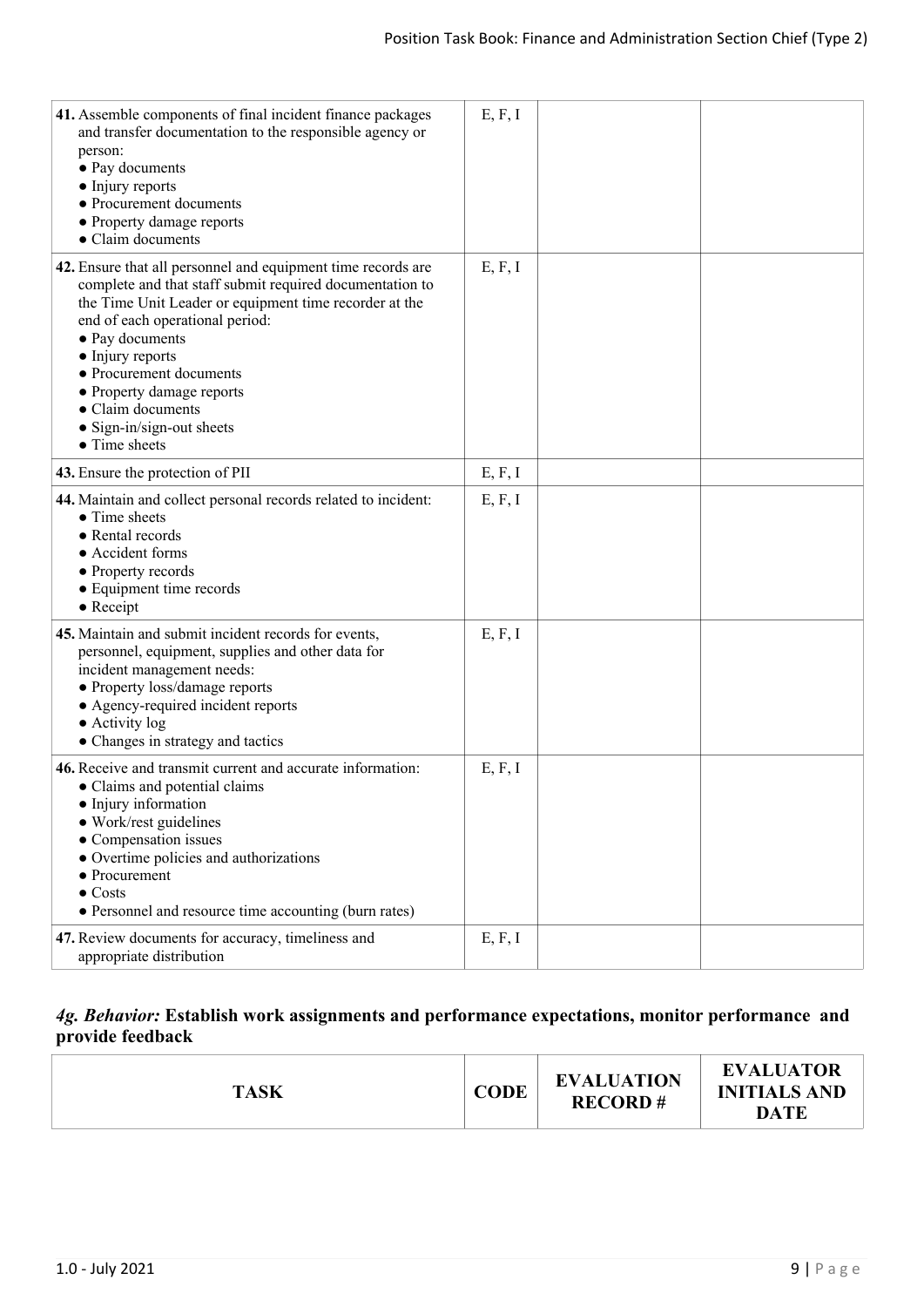| 48. Supervise or ensure completion of the duties of a<br>Compensation and Claims Unit Leader:<br>• Determine the need for compensation for injury and claims<br>specialists and order personnel as needed<br>• Review the medical plan<br>• Review and coordinate procedures for handling claims<br>• Brief the claims specialists on incident activity<br>• Ensure that all compensation for injury and claims logs<br>and forms are complete and routed to the appropriate agency<br>for post-incident processing prior to demobilization                                                                                                                                                                                                              | E, F, I |  |
|----------------------------------------------------------------------------------------------------------------------------------------------------------------------------------------------------------------------------------------------------------------------------------------------------------------------------------------------------------------------------------------------------------------------------------------------------------------------------------------------------------------------------------------------------------------------------------------------------------------------------------------------------------------------------------------------------------------------------------------------------------|---------|--|
| 49. Supervise or ensure completion of the duties of a<br>Procurement Unit Leader:<br>• Obtain the incident procurement plan<br>• Prepare and authorize contracts, building and land-use<br>agreements<br>• Draft Memorandums of Understanding<br>• Establish contracts and agreements with supply vendors<br>• Ensure that a system is in place that meets agency property<br>management requirements<br>• Ensure proper accounting for all new property<br>• Ensure all procurement logs and forms are completed<br>according to policy<br>• Interpret contracts and agreements; resolve disputes within<br>delegated authority<br>• Complete final processing of contracts and claims and<br>send documents for payment                                | E, F, I |  |
| <b>50.</b> Supervise or ensure completion of the duties of a Cost<br>Unit Leader:<br>• Coordinate with agency headquarters on cost reporting<br>procedures<br>• Collect and record all cost data<br>• Develop incident/event cost summaries<br>• Prepare resources cost estimates for the Planning Section<br>• Ensure accurate preparation of all cost documents<br>• Maintain cumulative incident/event cost records                                                                                                                                                                                                                                                                                                                                   | E, F, I |  |
| <b>51.</b> Supervise or ensure completion of the duties of a Time<br>Unit Leader:<br>• Determine incident requirements for time recording<br>function<br>• Ensure that daily personnel time recording and equipment<br>time recording documents are prepared and in compliance<br>with agency policy<br>• Maintain separate logs for overtime hours<br>• Maintain records security<br>• Ensure that all records are current and complete prior to<br>demobilization<br>• Obtain the demobilization plan and ensure that all<br>equipment and personnel time recorders are adequately<br>briefed on the demobilization plan<br>• Release time reports from assisting agency personnel to<br>the respective agency representatives prior to demobilization | E, F, I |  |

# *4h. Behavior:* **Oversee and support the actions of Finance/Administration Section units**

| <b>TASK</b>                                       | <b>CODE</b> | <b>EVALUATION</b><br><b>RECORD#</b> | <b>EVALUATOR</b><br><b>INITIALS AND</b><br>DATE |
|---------------------------------------------------|-------------|-------------------------------------|-------------------------------------------------|
| <b>52.</b> Demonstrate finance system proficiency | E, F, I     |                                     |                                                 |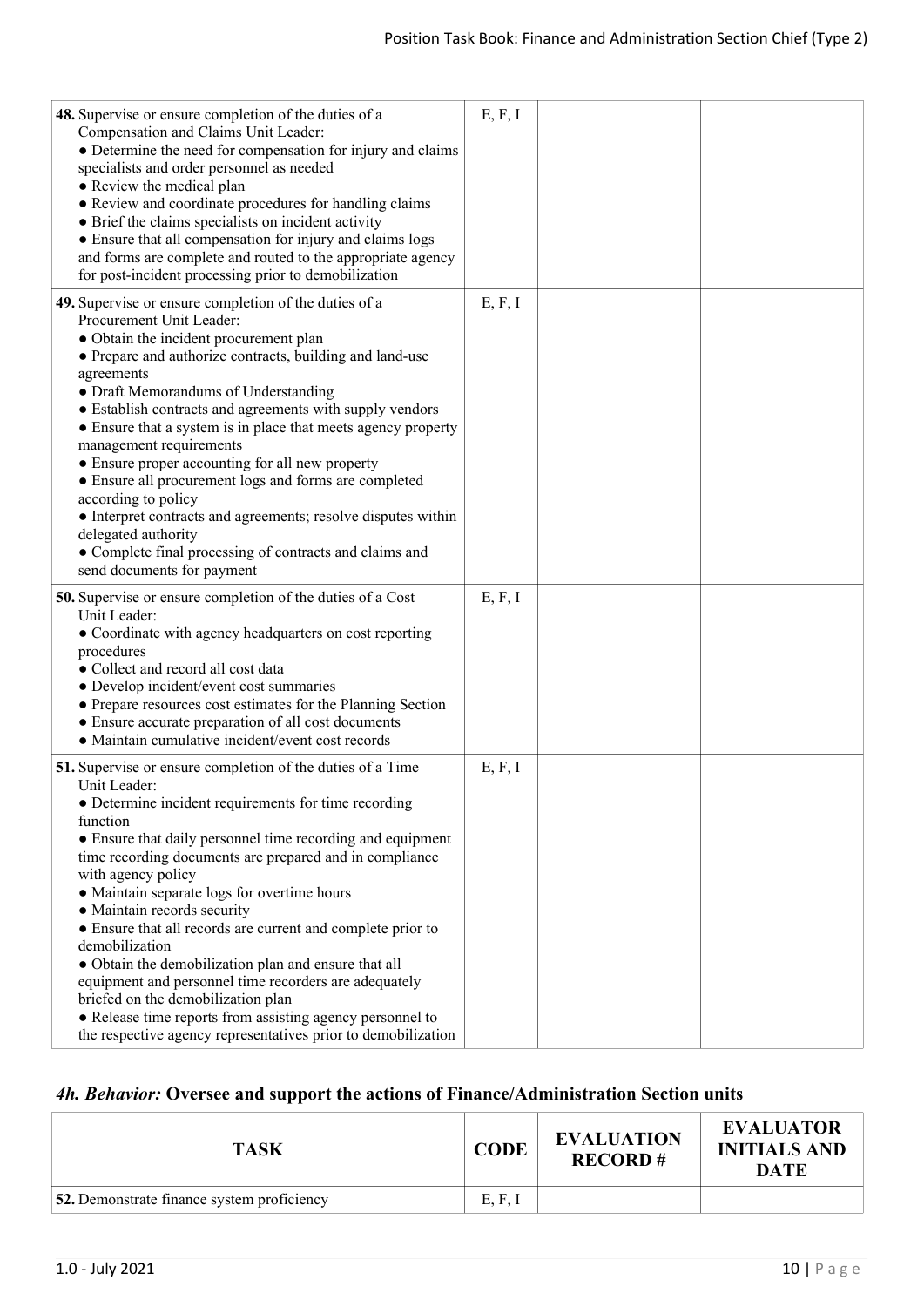| 53. Describe and follow relevant accounting rules and<br>procurement protocols.                                                                                                                                 | E, F, I |  |
|-----------------------------------------------------------------------------------------------------------------------------------------------------------------------------------------------------------------|---------|--|
| 54. Ensure that a process is in place for checking and<br>reporting injuries and claims.                                                                                                                        | E, F, I |  |
| 55. Ensure that staff obtain and record all cost data.                                                                                                                                                          | E, F, I |  |
| <b>56.</b> Evaluate and share pertinent information that may affect<br>incident support staff:<br>• Potential and existing problems, especially in areas of<br>injury compensation, pay, claims and procurement | E, F, I |  |
| 57. Review and analyze finance data personally to ensure<br>that spending is within limits and meets contractual<br>obligations                                                                                 | E, F, I |  |
| <b>58.</b> Review contracts, MOUs and cooperative agreements to<br>ascertain their impact and application                                                                                                       | E, F, I |  |
| <b>59.</b> Track and monitor time and cost data submitted to the<br>Time Unit Leader and the Logistics Section.                                                                                                 | E, F, I |  |